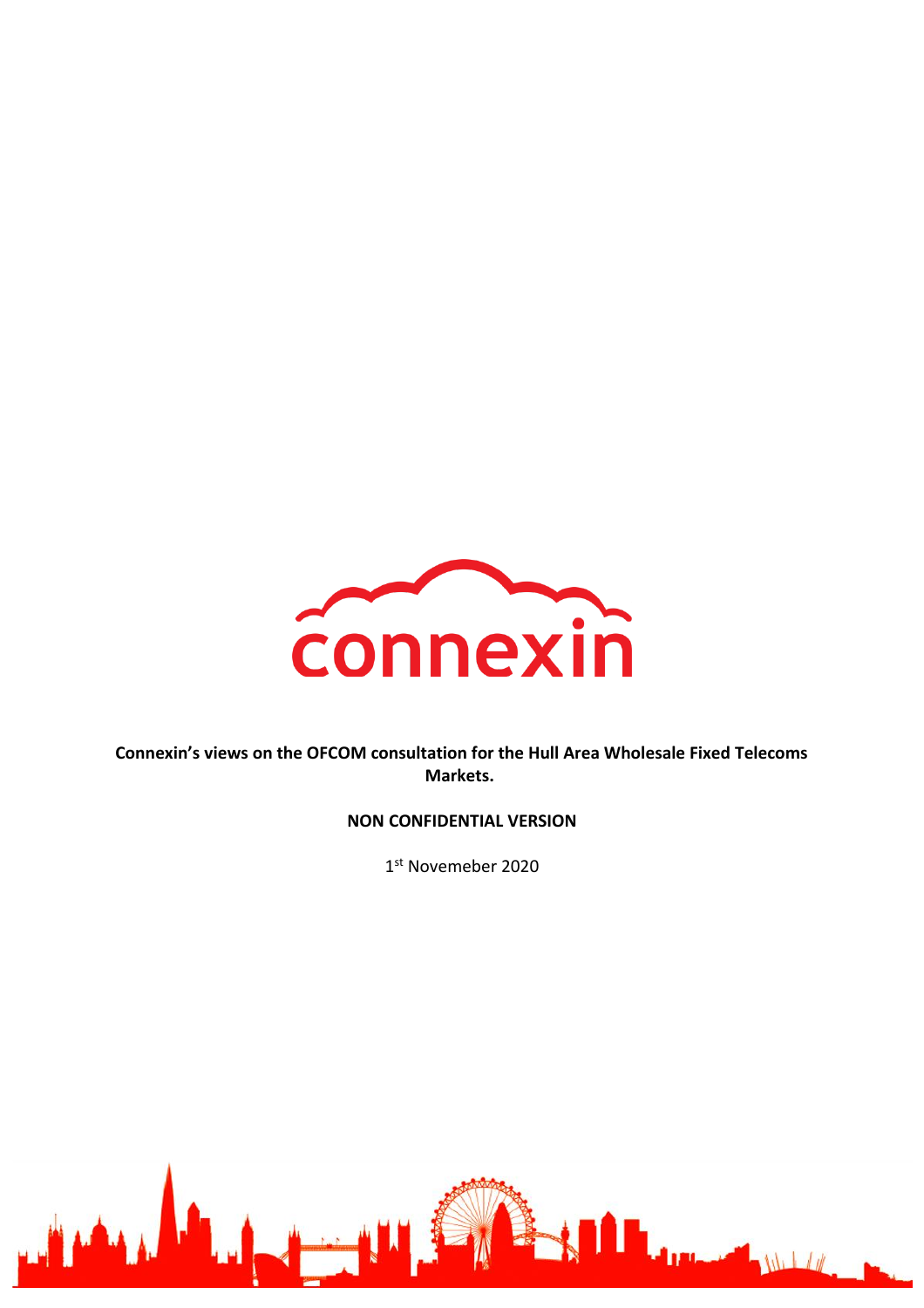

Connexin welcomes Ofcom's work on the Hull Area Wholesale Fixed Telecoms Markets and agrees with Ofcom's finding that KCOM does have significant market power in local access and leased lines access services. Whilst we welcome Ofcom regulating these to support competition, we feel that this alone will not protect consumers as intended as regulating just these will not support competition nor drive investment into the Hull area.

We agree with assessment in volume 3 section 1.13 of the review that despite the introduction of the WBA/WLA services there remains a lack of competition in the Hull area. Connexin believe that the key reasons for this are:

- (a) The Wholesale products available to potential new entrants under the regulated portfolio do not offer suitable ease of access and reasonable margins needed to operate an effective ISP without significant scale (see Annex 1).
- (b) Whilst KCOM has an NUD obligation, in practice wholesale service providers and their customers are serviced very poorly resulting in poor customer experience and brand damage which make it impossible to scale and grow a viable wholesale business model (see Annex 1).
- (c) Some customers who are looking to leave KCOM do so as they distrust KCOM. However, under the wholesale arrangements with KCOM when we place an order for our customers a KCOM engineer turns up. These engineers are no differently branded to KCOM's retail team and to customers they feel they are signing back up to KCOM retail again when the engineers arrive on site resulting in customers not wanting to proceed with orders. In the rest of the UK this is clearer for consumers as Openreach and BT retail are branded differently.
- (d) Hull is disadvantaged as compared to the rest of the UK as KCOM are not regulated to share infrastructure that could enable others to create new pricing models through the build of competing infrastructure.

Whilst we agree with the review's findings that competition in Hull remains poor we do not believe this is due to a lack of desire to compete, but more due to the one-sided virtual monopolistic commercial advantage KCOM has, and fully exploits.

In the LL market KCOMs ECAS and EDAS products are on average 25% more expensive than the equivalent Openreach EAD products.<sup>1,2</sup>

**Connexin:** 9th Floor 107 Cheapside, London, United Kingdom, EC2V 6DN

<sup>&</sup>lt;sup>1</sup> [http://pricing.kcomhome.com/media/1475/p13-s10\\_ethernet\\_direct\\_access\\_service.pdf](http://pricing.kcomhome.com/media/1475/p13-s10_ethernet_direct_access_service.pdf)  $\overline{2}$ 

[https://www.openreach.co.uk/orpg/home/products/pricing/loadProductPriceDetails.do?data=0d0zetWgShsjqKWjcN2Y5WJ](https://www.openreach.co.uk/orpg/home/products/pricing/loadProductPriceDetails.do?data=0d0zetWgShsjqKWjcN2Y5WJA8BGGqsBLxL7IgSM4fRpZ6rNZujnCs99NbIKJZPD9hXYmiijxH6wr%0ACQm97GZMyQ%3D%3D) [A8BGGqsBLxL7IgSM4fRpZ6rNZujnCs99NbIKJZPD9hXYmiijxH6wr%0ACQm97GZMyQ%3D%3D](https://www.openreach.co.uk/orpg/home/products/pricing/loadProductPriceDetails.do?data=0d0zetWgShsjqKWjcN2Y5WJA8BGGqsBLxL7IgSM4fRpZ6rNZujnCs99NbIKJZPD9hXYmiijxH6wr%0ACQm97GZMyQ%3D%3D)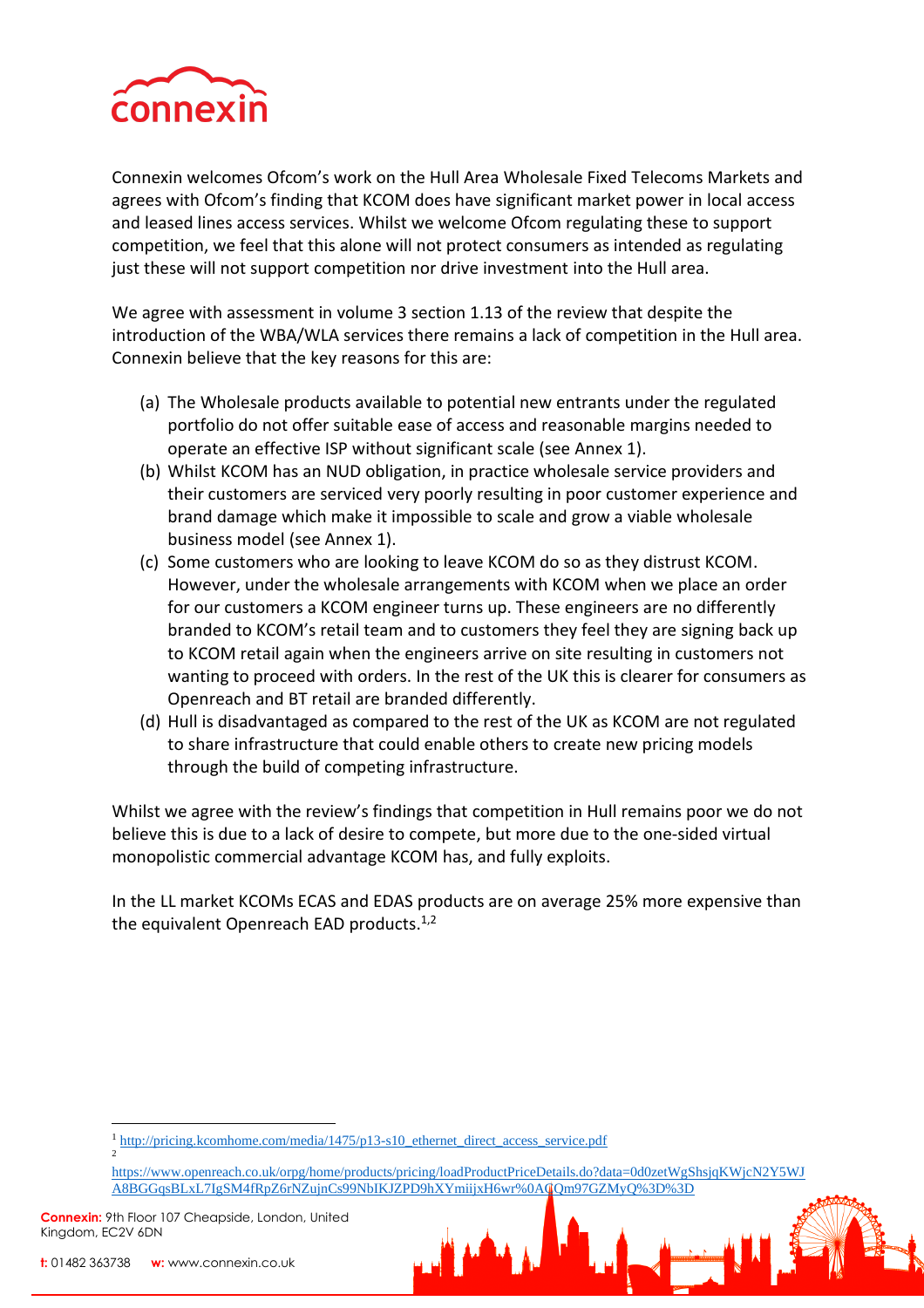

| <b>Speed</b> | <b>KCOM ECAS</b> |           |            | <b>Openreach EAD</b> |           |            | <b>Difference</b> |
|--------------|------------------|-----------|------------|----------------------|-----------|------------|-------------------|
|              | Installation     | Annual    | <b>TCO</b> | Installation         | Annual    | <b>TCO</b> |                   |
|              |                  | Rental    |            |                      | Rental    |            |                   |
| 10Mbps       | £1,700.00        | £3,213.00 | £4,913.00  | £1,848.00            | £1,698.00 | £3,546.00  | 27.82%            |
| 100Mbps      | £1,700.00        | £3,213.00 | £4,913.00  | £1,848.00            | £1,698.00 | £3,546.00  | 27.82%            |
| 1Gbps        | £1,700.00        | £3,444.00 | £5,144.00  | £1,848.00            | £1,944.00 | £3,792.00  | 26.28%            |
| 10Gbps       | £6,000.00        | £6,510.00 | £12,510.00 | £5,463.00            | £4,980.00 | £10,443.00 | 16.52%            |

In the WBA market KCOMs wholesale offering is only marginally cheaper than its own direct retail offerings. A cumbersome set of provisioning and service management processes together with a lack of business automation results in a significant cost overhead that erodes most of the retail minus discount and makes it impossible for a competing communication provider to scale.

In the WLA market we agree with the recognition in volume 3 section 2.109 and 2.110 of the review that the prohibitive cost of accommodation services prevent ISPs from unbundling KCOM exchanges. We would like to specifically highlight that the substantive non-refundable survey cost (£9,981.58)<sup>3</sup> for an exchange followed by an unknown uncapped cost to enable the exchange has prevented Connexin from unbundling an exchange. We would also compare KCOM's Accommodation Services product to Openreach's Access Locate product and highlight that Openreach do not charge for any Survey costs in the event of a lack of space within their exchanges.

We recognise and welcome Ofcom's proposed remedy in volume 3 section 2.119 of the review however we would point out that KCOM already provides the option to interconnect with its network for access to WLA products using its WFLA<sup>4</sup> and BSIL<sup>5</sup> products. A comparison of interconnects pricing for a 10G interconnect between CityFibre and KCOM is shown below.

| <b>KCOM WFLA &amp; BSIL</b>  |             |             | <b>CityFibre ENNI Extension Link</b> | <b>Difference</b> |           |        |
|------------------------------|-------------|-------------|--------------------------------------|-------------------|-----------|--------|
| <b>Installation</b>   Annual |             | TCO         | Installation   Annual                |                   | TCO       |        |
|                              | Rental      |             |                                      | Rental            |           |        |
| £16,500.00                   | £277,510.00 | £294,010.00 | £2,000.00                            | £3,000.00         | £5,000.00 | 98.30% |

In Connexin's view the current interconnection offer would be unsustainable for many ISPs and significant work would need to be done to provide a commercial offer that would be viable enough for ISPs to make use of KCOMs WFLA product and wholesale services.

**Connexin:** 9th Floor 107 Cheapside, London, United Kingdom, EC2V 6DN

<sup>3</sup> <https://www.kcom.com/media/1452/p13-s30-accommodation-service.pdf>

<sup>4</sup> <https://www.kcom.com/regulatory/kcom-wholesale/broadband/wholesale-fibreline-access-wfl/>

<sup>5</sup> <https://www.kcom.com/regulatory/kcom-wholesale/broadband/bsil/>